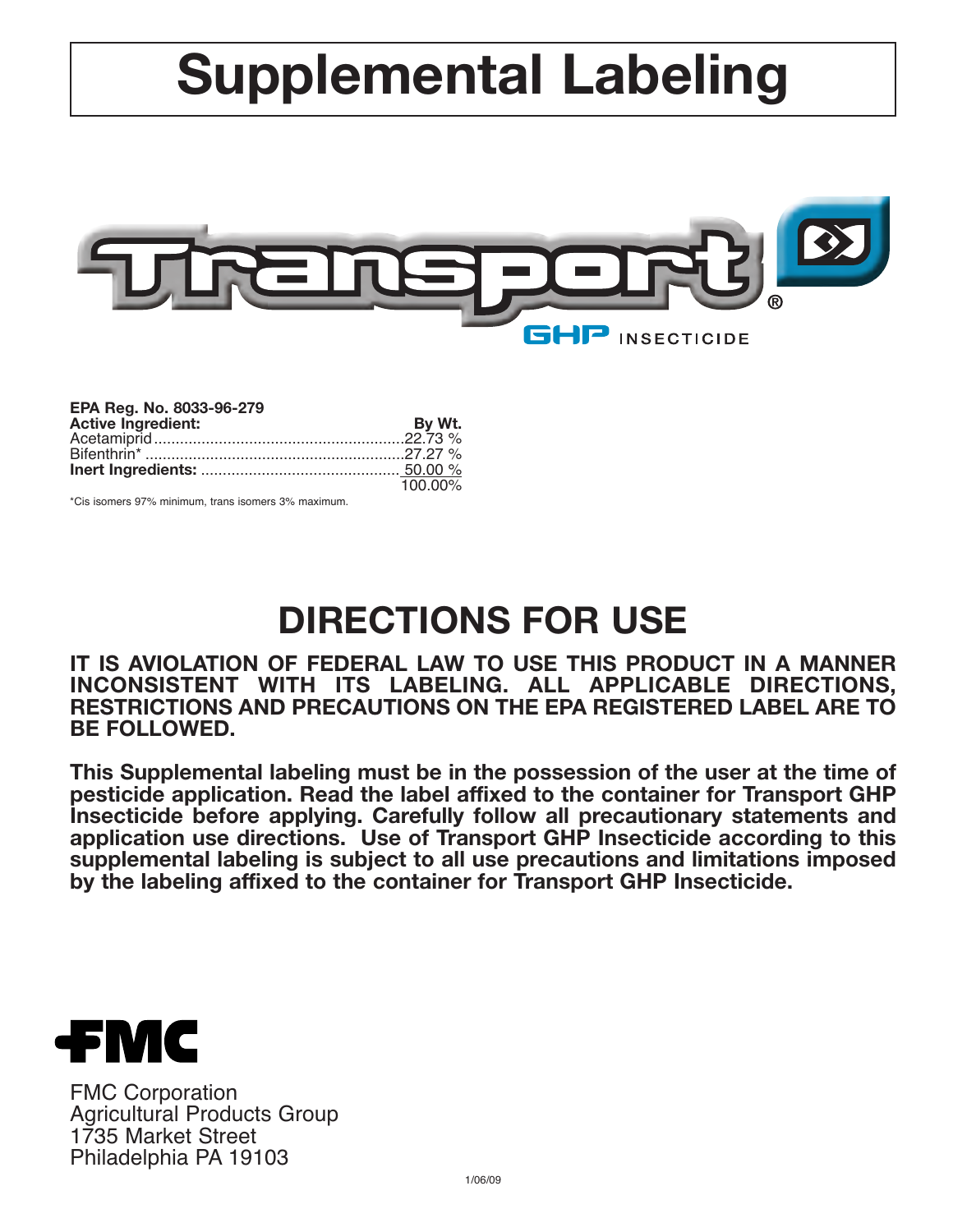#### **STORAGE AND DISPOSAL**

Pesticide Storage: Keep out of reach of children and animals. Store in original containers only. Store in a cool, dry place and avoid excess heat.<br>Do not store at temperatures below 32<sup>0</sup>F (0<sup>0</sup>C). Rough handling may cause breakage, especially at low temperatures. Allow warming above<br>50<sup>0</sup>F (10<sup>0</sup>C) before use. Do not allow inner bags to become wet during storage. Do not handle inner bag with hands or wet gloves. Do not put concentrate or diluted material into food or drink containers. Do not contaminate other pesticides, fertilizers, water, food, or feed by storage or disposal.

**In case of spill, avoid contact, isolate area and keep out animals and unprotected persons. Confine spills.**

**To Confine Spill:** If liquid, dike surrounding area or absorb with sand, cat litter or commercial clay. If dry material, cover to prevent dispersal. Place damaged package in a holding container. Identify contents.

Pesticide Disposal: Pesticide wastes are toxic. Do not contaminate water, food or feed by storage or disposal. Improper disposal of excess pesticide, spray mixture, or rinsate is a violation of Federal Law. Dispose of excess or waste pesticide by use according to label directions, or con-tact your State Pesticide or Environmental Control Agency, or the Hazardous Waste representative at the nearest EPA Regional Office for guidance.

#### **Container Disposal:**

Non-refillable container. Do not reuse or refill this container. Offer for recycling, if available or dispose of empty outer pouch in the trash as long as water soluble bags were intact.

| <b>APPLICATION RATE CHART.</b> |  |
|--------------------------------|--|
|--------------------------------|--|

| <b>Application Rate:</b><br>Number of Transport GHP<br>Water-Soluble Packets | Gals of Water | <b>Concentration of Active</b><br>Ingredient |
|------------------------------------------------------------------------------|---------------|----------------------------------------------|
| 1 packet $(0.3 oz)$                                                          | gallon        | 0.11% Active Ingredient                      |

#### **Dilution Chart**

#### **Dilution Chart for Perimeter Barrier Applications Around Structures**

| <b>Application Volume</b> | Transport GHP 0.3 ounce water soluble bags to add<br><b>Total Mix volume</b> |           |           |            |
|---------------------------|------------------------------------------------------------------------------|-----------|-----------|------------|
| per 1,000 sq. ft.         | 1 Gallon                                                                     | 3 Gallons | 5 Gallons | 10 Gallons |
| 1.0 gal/1,000 sq. ft      | 1 packet                                                                     | 3 packets | 5 packets | 10 packets |
| 2.0 gal/1,000 sq. ft      |                                                                              |           |           | 5 packets  |
| 2.5 gal/1,000 sq. ft      |                                                                              |           | 2 packets |            |
| 3.0 gal/1,000 sq. ft      |                                                                              | 1 packet  |           |            |
| 5.0 gal/1,000 sq. ft      |                                                                              |           | 1 packet  | 2 packets  |

#### **Foam Applications**

The Transport GHP Insecticide dilution may be converted to foam with expansior characteristics from 2 to 40 times for localized control or prevention of pests including ants, bees, wasps or other arthropods harboring in walls, under slabs or in other void areas.

Depending on the circumstances, foam applications may be used alone or in combination with liquid dilution applications. Applications may be made behind veneers, piers, chimney bases, into rubble foundations, into block voids or struc-tural voids, under slabs, stoops, porches, or to the soil in crawlspaces, and other similar voids.

Foam and liquid application must be consistent with volume and active ingredient instructions in order to insure proper application has been made. The volume and amount of active ingredient are essential to an effective treatment. At least 75% of the labeled liquid dilution volume of product must be applied, with the remaining percent delivered to appropriate areas using foam application. Refer to label and use recommendations of the foam manufacturer and the foaming equipment manufacturer.

Foam applications are generally a good supplement to liquid treatments in diffi-cult areas, but may be used alone in difficult spots.

Use dry foam (20:1 or greater expansion ratio) for applications to wall voids and stud walls.

Use wet foam (5:1 or lower expension ratio) for applications to soil, including applications to filled porches.

#### **Mixing table for Transport GHP Insecticide Foam**

| <b>Desired Foam</b><br><b>Expansion Ratio</b> | Amount of<br><b>Transport GHP</b> | <b>Gallons of Water</b> | <b>Finished Foam</b><br>(Gallons) | <b>Finished Foam</b><br>% a.i. |
|-----------------------------------------------|-----------------------------------|-------------------------|-----------------------------------|--------------------------------|
| 4:1                                           | 4 packets                         | 1.0                     |                                   | 0.11                           |
| 10:1                                          | 10 packets                        | 1.0                     |                                   | 0.11                           |
| 20:1                                          | 20 packets                        | 1.0                     | 20                                | 0.11                           |
| 40:1                                          | 40 packets                        | 1.0                     |                                   | 0.11                           |

Application may be made using Transport GHP Insecticide foam alone or in combination with liquid dilution. The equivalent of at least 4 gallons of dilution per 10 linear feet (vertical barrier), or at least 1 gallon of dilution per 10 square feet (horizontal barrier) must be applied either as dilution, foam, or a combination of both.

#### **General Household Pest Control – Outdoor Pinstream, Spot, Crack and Crevice or Perimeter Treatment**

|                                                                               | Ants (including Red Imported Gnats                                                                                                                                                                                                                                                                          |                                                                                                                                                                                                                                                                                                                                                                                                 |  |
|-------------------------------------------------------------------------------|-------------------------------------------------------------------------------------------------------------------------------------------------------------------------------------------------------------------------------------------------------------------------------------------------------------|-------------------------------------------------------------------------------------------------------------------------------------------------------------------------------------------------------------------------------------------------------------------------------------------------------------------------------------------------------------------------------------------------|--|
|                                                                               | Fire Ants and Carpenter Ants)                                                                                                                                                                                                                                                                               | Midges                                                                                                                                                                                                                                                                                                                                                                                          |  |
|                                                                               | Bees                                                                                                                                                                                                                                                                                                        | Millipedes                                                                                                                                                                                                                                                                                                                                                                                      |  |
|                                                                               | Beetles*                                                                                                                                                                                                                                                                                                    | Mosquitoes                                                                                                                                                                                                                                                                                                                                                                                      |  |
|                                                                               | <b>Biting Flies</b><br>Boxelder Bugs                                                                                                                                                                                                                                                                        | Moths<br>Pillbugs                                                                                                                                                                                                                                                                                                                                                                               |  |
|                                                                               | Centipedes                                                                                                                                                                                                                                                                                                  | Scorpions                                                                                                                                                                                                                                                                                                                                                                                       |  |
|                                                                               | Chiggers                                                                                                                                                                                                                                                                                                    | Silverfish                                                                                                                                                                                                                                                                                                                                                                                      |  |
| Controls                                                                      | <b>Clover Mites</b>                                                                                                                                                                                                                                                                                         | Sowbugs                                                                                                                                                                                                                                                                                                                                                                                         |  |
|                                                                               | Cockroaches                                                                                                                                                                                                                                                                                                 | <b>Spider Mites</b>                                                                                                                                                                                                                                                                                                                                                                             |  |
|                                                                               | Crickets                                                                                                                                                                                                                                                                                                    | Spiders (including Black Widow)                                                                                                                                                                                                                                                                                                                                                                 |  |
|                                                                               | Earwigs                                                                                                                                                                                                                                                                                                     | Springtails                                                                                                                                                                                                                                                                                                                                                                                     |  |
|                                                                               | Elm Leaf Beetles                                                                                                                                                                                                                                                                                            | Ticks (including American Dog                                                                                                                                                                                                                                                                                                                                                                   |  |
|                                                                               | Firebrats<br>Fleas                                                                                                                                                                                                                                                                                          | Ticks and Deer Ticks)<br>Wasps                                                                                                                                                                                                                                                                                                                                                                  |  |
|                                                                               | Flies                                                                                                                                                                                                                                                                                                       | *Not for use in California                                                                                                                                                                                                                                                                                                                                                                      |  |
|                                                                               | Apply as a pinstream, spot, crack and crevice, or perime-                                                                                                                                                                                                                                                   |                                                                                                                                                                                                                                                                                                                                                                                                 |  |
| <b>Where to Apply</b>                                                         | ter spray on and around outside surfaces of residential and<br>limited to, exterior siding, foundations, porches, window<br>frames, eaves, patios, garages, areas adjacent or around                                                                                                                        | non-residential buildings and structures including, but not                                                                                                                                                                                                                                                                                                                                     |  |
|                                                                               | private homes, duplexes, townhouses, condominiums,<br>house trailers, apartment complexes, carports, garages,<br>storage sheds, and other structures, and other areas<br>where pests congregate or have been seen.                                                                                          |                                                                                                                                                                                                                                                                                                                                                                                                 |  |
| Perimeter                                                                     | As a perimeter treatment, apply as a continual band up to 10<br>foot wide around the structure and upwards along the founda-<br>tion to a height of up to 3 feet and around windows, doors,<br>other penetrations and roof eves, soffets and overhangs.                                                     |                                                                                                                                                                                                                                                                                                                                                                                                 |  |
| <b>Treatment</b><br><b>Application</b><br>Rate                                | Apply 0.11% concentration of Transport GHP Insecticide in suf-<br>ficient amount of water (see Dilution Chart) and apply ade-                                                                                                                                                                               |                                                                                                                                                                                                                                                                                                                                                                                                 |  |
|                                                                               | quately to cover 1,000 square feet. Dilutions may be applied at<br>either high or low volumes. Do not apply more than 0.11% fin-<br>ished dilution per 1,000 square feet.                                                                                                                                   |                                                                                                                                                                                                                                                                                                                                                                                                 |  |
|                                                                               | Fill tank 1/4 to 1/3 full with water. Start pump to begin by-                                                                                                                                                                                                                                               |                                                                                                                                                                                                                                                                                                                                                                                                 |  |
|                                                                               | pass agitation and place end of treating tool in tank to allow                                                                                                                                                                                                                                              | circulation through hose. Add Transport GHP Insecticide                                                                                                                                                                                                                                                                                                                                         |  |
| <b>Mixing</b>                                                                 | bag(s). Add remaining amount of water. Let pump run and                                                                                                                                                                                                                                                     |                                                                                                                                                                                                                                                                                                                                                                                                 |  |
| allow recirculation through the hose for 2 to 3 minutes.<br><b>Directions</b> |                                                                                                                                                                                                                                                                                                             |                                                                                                                                                                                                                                                                                                                                                                                                 |  |
|                                                                               | Transport GHP Insecticide may also be mixed into full<br>tanks of water, but requires substantial agitation to insure<br>uniformity of the dilution.                                                                                                                                                        |                                                                                                                                                                                                                                                                                                                                                                                                 |  |
| Repeat<br><b>Applications</b>                                                 | Retreatment may be necessary to achieve and/or maintain con-<br>trol during periods of high pest pressure. Repeat application is<br>necessary only if there are signs of renewed insect activity.                                                                                                           |                                                                                                                                                                                                                                                                                                                                                                                                 |  |
|                                                                               |                                                                                                                                                                                                                                                                                                             |                                                                                                                                                                                                                                                                                                                                                                                                 |  |
|                                                                               | <b>Outdoor Ant Control</b>                                                                                                                                                                                                                                                                                  |                                                                                                                                                                                                                                                                                                                                                                                                 |  |
|                                                                               | have been observed or are expected to forage. For best results,<br>the General Household Pest Control - Outdoor section of this<br>as more frequent applications, may be necessary when treating                                                                                                            | Apply Transport GHP Insecticide as a pinstream, spot, crack<br>and crevice, or perimeter spray to carpenter ant trails around<br>doors and windows and other places where carpenter ants<br>locate and treat carpenter ant nests. Apply a perimeter treat-<br>ment using either low or high volume applications described in<br>label. The higher dilutions and/or application volumes, as well |  |
|                                                                               | <b>Carpenter Ants</b> achieved using the following procedure:                                                                                                                                                                                                                                               | concrete surfaces for ant control. Maximum control is generally                                                                                                                                                                                                                                                                                                                                 |  |
|                                                                               | 1)<br>using 0.11% dilution per 1,000 square feet.                                                                                                                                                                                                                                                           | Treat non-porous surfaces with low volume applications                                                                                                                                                                                                                                                                                                                                          |  |
|                                                                               | 2)                                                                                                                                                                                                                                                                                                          | Treat porous surfaces and vegetation with high volume                                                                                                                                                                                                                                                                                                                                           |  |
|                                                                               |                                                                                                                                                                                                                                                                                                             | applications using 0.11% dilution per 1,000 square feet.                                                                                                                                                                                                                                                                                                                                        |  |
|                                                                               | 3)                                                                                                                                                                                                                                                                                                          | Treat the trunks of trees that have carpenter ant trails or<br>upon which carpenter ants are foraging using 0.11% dilu-                                                                                                                                                                                                                                                                         |  |
|                                                                               |                                                                                                                                                                                                                                                                                                             | tion and applying this dilution to thoroughly wet the bark                                                                                                                                                                                                                                                                                                                                      |  |
|                                                                               | trunk.                                                                                                                                                                                                                                                                                                      | from the base of the tree to as high as possible on the                                                                                                                                                                                                                                                                                                                                         |  |
|                                                                               |                                                                                                                                                                                                                                                                                                             |                                                                                                                                                                                                                                                                                                                                                                                                 |  |
| <b>Nuisance Ants</b><br>Outdoor<br>(including fire<br>ants)                   | perimeter treatment to ant trails around doors and windows and<br>other places where ants have been observed or are expected<br>Household Pest Control - Outdoor section of this label. More<br>frequent applications, may be necessary when treating con-<br>achieved using the following procedure:<br>1) | For best results, locate and treat ant nests. Apply Transport<br>GHP Insecticide as a pinstream, spot, crack and crevice or<br>to forage. Apply a perimeter treatment described in the General<br>crete surfaces for ant control. Maximum control is generally<br>Treat non-porous surfaces with low volume applications                                                                        |  |
|                                                                               | using 0.11% dilution per 1,000 square feet.<br>2)                                                                                                                                                                                                                                                           | Treat porous surfaces and vegetation with high volume                                                                                                                                                                                                                                                                                                                                           |  |

2) Treat porous surfaces and vegetation with high volume applications using 0.11% dilution per 1,000 square feet.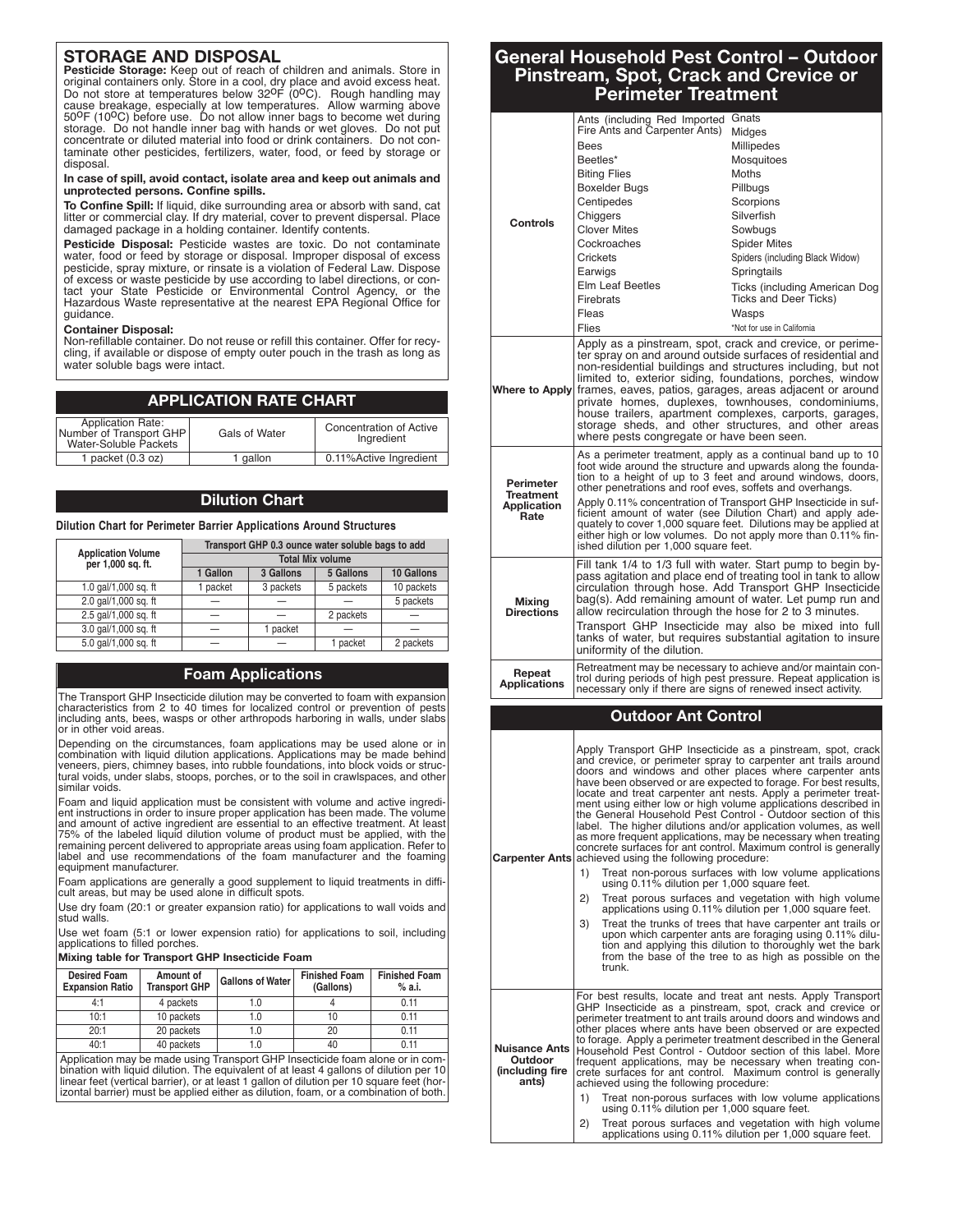| <b>Specific Pest Control Applications</b>                                                                        |                                                                                                                                                                                                                                                                                                                                                                                                                                                                                                                                                                                                                                           |  |  |
|------------------------------------------------------------------------------------------------------------------|-------------------------------------------------------------------------------------------------------------------------------------------------------------------------------------------------------------------------------------------------------------------------------------------------------------------------------------------------------------------------------------------------------------------------------------------------------------------------------------------------------------------------------------------------------------------------------------------------------------------------------------------|--|--|
| <b>Ant and Fire</b><br><b>Ant Mounds</b>                                                                         | Drench mounds with 1-2 gallons of Transport GHP Insecticide<br>at a 0.11% dilution (see Dilution Chart) to each mound area by<br>sprinkling the mound until it is wet and treat 3-feet out around<br>the mound. Use the higher volume for mounds larger than 12".<br>For best results, apply in cool weather, such as in early morn-<br>ing or late evening hours, but not in the heat of the day.                                                                                                                                                                                                                                        |  |  |
| Carpenter Ants<br>in trees, utility<br>poles, fencing,<br>deck materials<br>and similar<br>structural<br>members | Drill to locate the interior infested cavity and inject or foam the<br>0.11% dilution (see Dilution Chart) into the cavity using a suffi-<br>cient volume and an appropriate treatment tool with a splash-<br>back guard.                                                                                                                                                                                                                                                                                                                                                                                                                 |  |  |
| <b>Wood piles</b><br>and stored<br>lumber                                                                        | To protect firewood or lumber from carpenter ants, make up a<br>0.11% dilution (see Dilution Chart) of Transport GHP Insecticide<br>and apply as a spot treatment to the soil beneath where the fire-<br>wood or lumber will be stacked at the rate of one gallon of dilu-<br>tion per 8 square feet. Treated wood can be burned as firewood<br>or used as lumber one month after treatment.                                                                                                                                                                                                                                              |  |  |
|                                                                                                                  | Underground Services such as: wires, cables, utility lines,<br>pipes, conduits, etc. Services may be within structures or locat-<br>ed outside of structures.                                                                                                                                                                                                                                                                                                                                                                                                                                                                             |  |  |
|                                                                                                                  | Soil treatment may be made using Transport GHPInsecticide<br>dilution to prevent attack by Termites and Ants.                                                                                                                                                                                                                                                                                                                                                                                                                                                                                                                             |  |  |
| Underground<br><b>Services</b>                                                                                   | Apply 2 gallons of 0.11% dilution (see Dilution Chart) per 10 lin-<br>ear feet to the bottom of the trench and allow liquid to soak into<br>the soil. Lay services on the treated soil and cover with approx-<br>imately 2 inches of fill soil. Apply another 2 gallons per 10 linear<br>feet over the soil surface to complete the treatment barrier. In<br>wide trenches, only treat the soil in the area near the services.<br>It is important to establish a continuous barrier of treated soil<br>surrounding the services.                                                                                                          |  |  |
|                                                                                                                  | Where soil will not accept the above-labeled volume, 1 gallon of<br>0.11% dilution of Transport GHP Insecticide may be used per<br>10 linear feet of trench both to the bottom of the trench and over<br>the soil on top of the services.                                                                                                                                                                                                                                                                                                                                                                                                 |  |  |
|                                                                                                                  | Finish filling the trench with treated fill soil. The soil where each<br>service protrudes from the ground may be treated by trench-<br>ing/rodding of no more than 1 to 2 gallons of 0.11% dilution into<br>the soil.                                                                                                                                                                                                                                                                                                                                                                                                                    |  |  |
|                                                                                                                  | Create an insecticidal barrier in the soil around wooden con-<br>structions such as signs, fences and landscape ornamentation<br>by applying a dilution.                                                                                                                                                                                                                                                                                                                                                                                                                                                                                  |  |  |
| Posts, Poles<br>and Other<br><b>Constructions</b>                                                                | Previously installed poles and posts may be treated by sub-sur-<br>face injection or treated by gravity-flow through holes made<br>from the bottom of a trench around the pole or post. Treat on all<br>sides to create a continuous insecticidal barrier around the<br>pole. Use 1 gallon of 0.11% dilution (see Dilution Chart) per foot<br>of depth for poles and posts less than six inches in diameter.<br>For larger poles, use 1.5 gallons of 0.11% dilution per foot of<br>depth. Apply to a depth of 6 inches below the bottom of the<br>wood. For larger constructions, use 4 gallons per 10 linear feet <br>per foot of depth. |  |  |
| <b>Pests Under</b><br>Slabs                                                                                      | Infestations of Arthropods, such as Ants, Cockroaches and<br>Scorpions inhabiting under slab areas may be controlled by<br>drilling and injecting or horizontal rodding and then injecting 1<br>gallon of 0.11% dilution (see Dilution Chart) per 10 square feet<br>or 2 gallons of 0.11% dilution per 10 linear feet.                                                                                                                                                                                                                                                                                                                    |  |  |
| <b>Pest Control in</b><br><b>Crawlspaces</b><br>and Voids                                                        | Apply Transport GHP Insecticide 0.11% dilution (see Dilution)<br>Chart) to all surfaces in crawlspace and/or voids to control ants,<br>fleas, roaches, scorpions, or other arthropods. Product may<br>also be applied through insecticidal delivery systems such as<br>piping or flexible tubing mounted under and/or around the struc-<br>ture as a crack and crevice or spot treatment. Treat surfaces to<br>point of runoff. Keep children and pets off surface until dry.                                                                                                                                                             |  |  |

### **General Household Pest Control - Indoor**

| Controls                                                                                                                                                                                                                                                                                                                                                                                                                                                                                                                                                                                                                                                 | Ants (including Red Imported Gnats<br>Fire Ants and Carpenter Ants) Midges<br>Bed Bugs<br><b>Bees</b><br>Beetles (including Carpet Beetles)<br><b>Boxelder Bugs</b><br>Centipedes<br>Cockroaches<br>Crickets<br>Earwigs<br>Firebrats<br>Fleas<br>Flies                                                                                                                                                                                                                                                                                                                                                                                                                                                                                                                                                                                                                                                                                                                                                                                                                                                                                                                                                                                                                                                                                                                                                                                                                                                                                                                                                                     | Millipedes<br>Moths (including Cloth Moths)<br>Pillbugs<br>Scorpions<br>Silverfish<br>Sowbugs<br>Spiders<br>(including)<br>Black<br>Widow and Brown Recluse)<br>Ticks<br>Wasps |
|----------------------------------------------------------------------------------------------------------------------------------------------------------------------------------------------------------------------------------------------------------------------------------------------------------------------------------------------------------------------------------------------------------------------------------------------------------------------------------------------------------------------------------------------------------------------------------------------------------------------------------------------------------|----------------------------------------------------------------------------------------------------------------------------------------------------------------------------------------------------------------------------------------------------------------------------------------------------------------------------------------------------------------------------------------------------------------------------------------------------------------------------------------------------------------------------------------------------------------------------------------------------------------------------------------------------------------------------------------------------------------------------------------------------------------------------------------------------------------------------------------------------------------------------------------------------------------------------------------------------------------------------------------------------------------------------------------------------------------------------------------------------------------------------------------------------------------------------------------------------------------------------------------------------------------------------------------------------------------------------------------------------------------------------------------------------------------------------------------------------------------------------------------------------------------------------------------------------------------------------------------------------------------------------|--------------------------------------------------------------------------------------------------------------------------------------------------------------------------------|
| <b>Where to Apply</b>                                                                                                                                                                                                                                                                                                                                                                                                                                                                                                                                                                                                                                    | Apply for residual pest control in residential and non-residential<br>buildings and structures. Apply either as a crack and crevice,<br>pinstream, spot, coarse, low-pressure spray (25 p.s.i. or less)<br>or with a paintbrush.<br>Apply to areas where pests hide, such as baseboards, corners,<br>storage areas, closets, around water pipes, doors and win-<br>dows, attics and eaves, behind and under refrigerators, dish-<br>washers, cabinets, sinks, furnaces, stoves, the underside of shelves, drawers and similar areas and other possible pest<br>harborage sites. Do not use as a space spray. Pay particular<br>attention to cracks and crevices.                                                                                                                                                                                                                                                                                                                                                                                                                                                                                                                                                                                                                                                                                                                                                                                                                                                                                                                                                           |                                                                                                                                                                                |
| <b>Application</b><br>Rate                                                                                                                                                                                                                                                                                                                                                                                                                                                                                                                                                                                                                               | Apply 0.11% concentration of active ingredient in sufficient<br>amount of water (see Dilution Chart) and apply adequately to<br>cover 1,000 square feet. Do not apply more than 0.11% fin-<br>ished dilution per 1,000 square feet.                                                                                                                                                                                                                                                                                                                                                                                                                                                                                                                                                                                                                                                                                                                                                                                                                                                                                                                                                                                                                                                                                                                                                                                                                                                                                                                                                                                        |                                                                                                                                                                                |
| Mixing<br><b>Directions</b>                                                                                                                                                                                                                                                                                                                                                                                                                                                                                                                                                                                                                              | Fill tank 1/4 to 1/3 full with water.<br>Start pump to begin by-pass agitation and place end of treating<br>tool in tank to allow circulation through hose. Add Transport<br>GHP Insecticide bag(s).<br>Add remaining amount of water. Let pump run and allow recir-<br>culation through the hose for 2 to 3 minutes.<br>Transport GHP Insecticide may also be mixed into full tanks of<br>water, but requires substantial agitation to insure uniformity of<br>the dilution.                                                                                                                                                                                                                                                                                                                                                                                                                                                                                                                                                                                                                                                                                                                                                                                                                                                                                                                                                                                                                                                                                                                                              |                                                                                                                                                                                |
| Ants (including<br><b>Carpenter Ants</b><br>and Nuisance<br>Ants)                                                                                                                                                                                                                                                                                                                                                                                                                                                                                                                                                                                        | Apply to areas where ants have been observed or are expect-<br>ed to forage. Particular attention should be given to treating<br>entry points into the home or premises such as around doors<br>and windows and other places where ants and ant trails may<br>be found.<br>For added Carpenter Ant control, spray or foam into cracks and<br>crevices or drill holes and spray, mist or foam into voids where<br>Carpenter Ants or their nests are present.<br>When using Transport GHP Insecticide in combination with<br>baits, apply Transport GHP Insecticide as instructed above,<br>and use baits in other areas that have not been treated with<br>Transport GHP Insecticide.<br>Thorough application should be made to crack and crevices<br>where evidence of bed bugs occurs. This includes bed frames,<br>box springs, inside empty dressers and clothes closets and<br>carpet edges, high and low wall moldings and wallpaper edges.<br>Do not use this product on bed linens, pillows, mattresses or<br>clothes. Remove all clothes and other articles from dressers or<br>clothes closets before application. Allow all treated areas to<br>thoroughly dry before use. Not recommended for use as sole<br>protection against bedbugs. If evidence of bedbugs is found<br>in/on mattresses, use products approved for this use.<br>To control Bees, Wasps, Hornets, and Yellow Jackets indoors,<br>application should be made in the late evening when insects<br>are at rest. Spray liberally into hiding and breeding places,<br>especially under attic rafters, contacting as many insects as<br>possible. |                                                                                                                                                                                |
| <b>Bed Buas</b>                                                                                                                                                                                                                                                                                                                                                                                                                                                                                                                                                                                                                                          |                                                                                                                                                                                                                                                                                                                                                                                                                                                                                                                                                                                                                                                                                                                                                                                                                                                                                                                                                                                                                                                                                                                                                                                                                                                                                                                                                                                                                                                                                                                                                                                                                            |                                                                                                                                                                                |
| <b>Bees and</b><br>Wasps                                                                                                                                                                                                                                                                                                                                                                                                                                                                                                                                                                                                                                 |                                                                                                                                                                                                                                                                                                                                                                                                                                                                                                                                                                                                                                                                                                                                                                                                                                                                                                                                                                                                                                                                                                                                                                                                                                                                                                                                                                                                                                                                                                                                                                                                                            |                                                                                                                                                                                |
| Occasional<br><b>Invaders</b>                                                                                                                                                                                                                                                                                                                                                                                                                                                                                                                                                                                                                            | To control Boxelder Bugs, Centipedes, Earwigs, Beetles,<br>Millipedes, Pillbugs, and Sowbugs, apply around doors and<br>windows and other places where these pests may be found or<br>where they may enter premises. Spray baseboards, storage<br>areas and other locations.                                                                                                                                                                                                                                                                                                                                                                                                                                                                                                                                                                                                                                                                                                                                                                                                                                                                                                                                                                                                                                                                                                                                                                                                                                                                                                                                               |                                                                                                                                                                                |
| Crawling and<br><b>Flying Insect</b><br>Pests                                                                                                                                                                                                                                                                                                                                                                                                                                                                                                                                                                                                            | To control Cockroaches, Crickets, Firebrats, Flies, Gnats,<br>Midges, Moths, Scorpions, Silverfish, Spiders, apply as a<br>coarse, low pressure spray to areas where these pests hide,<br>such as baseboards, corners, storage areas, closets, around<br>water pipes, doors and windows, attics and eaves, behind and<br>under dishwashers, refrigerators, cabinets, sinks, furnaces,<br>and stoves, the underside of shelves, drawers and similar<br>areas. Pay particular attention to cracks and crevices.                                                                                                                                                                                                                                                                                                                                                                                                                                                                                                                                                                                                                                                                                                                                                                                                                                                                                                                                                                                                                                                                                                              |                                                                                                                                                                                |
| Do not use in food/feed areas of food/feed handling establish-<br>ments, restaurants, or other areas where food is commercially<br>prepared or processed. Do not use in serving areas while<br>food/feed is exposed or facility is in operation. Serving areas<br>are areas where prepared foods are served, such as dining<br>Important<br>rooms, but excluding areas where food may be prepared or<br>held. In the home, all food processing surfaces and utensils<br>should be covered during treatment or thoroughly washed<br>before use. Exposed food should be covered or removed. Not<br>for use in Federally inspected meat and poultry plants. |                                                                                                                                                                                                                                                                                                                                                                                                                                                                                                                                                                                                                                                                                                                                                                                                                                                                                                                                                                                                                                                                                                                                                                                                                                                                                                                                                                                                                                                                                                                                                                                                                            |                                                                                                                                                                                |